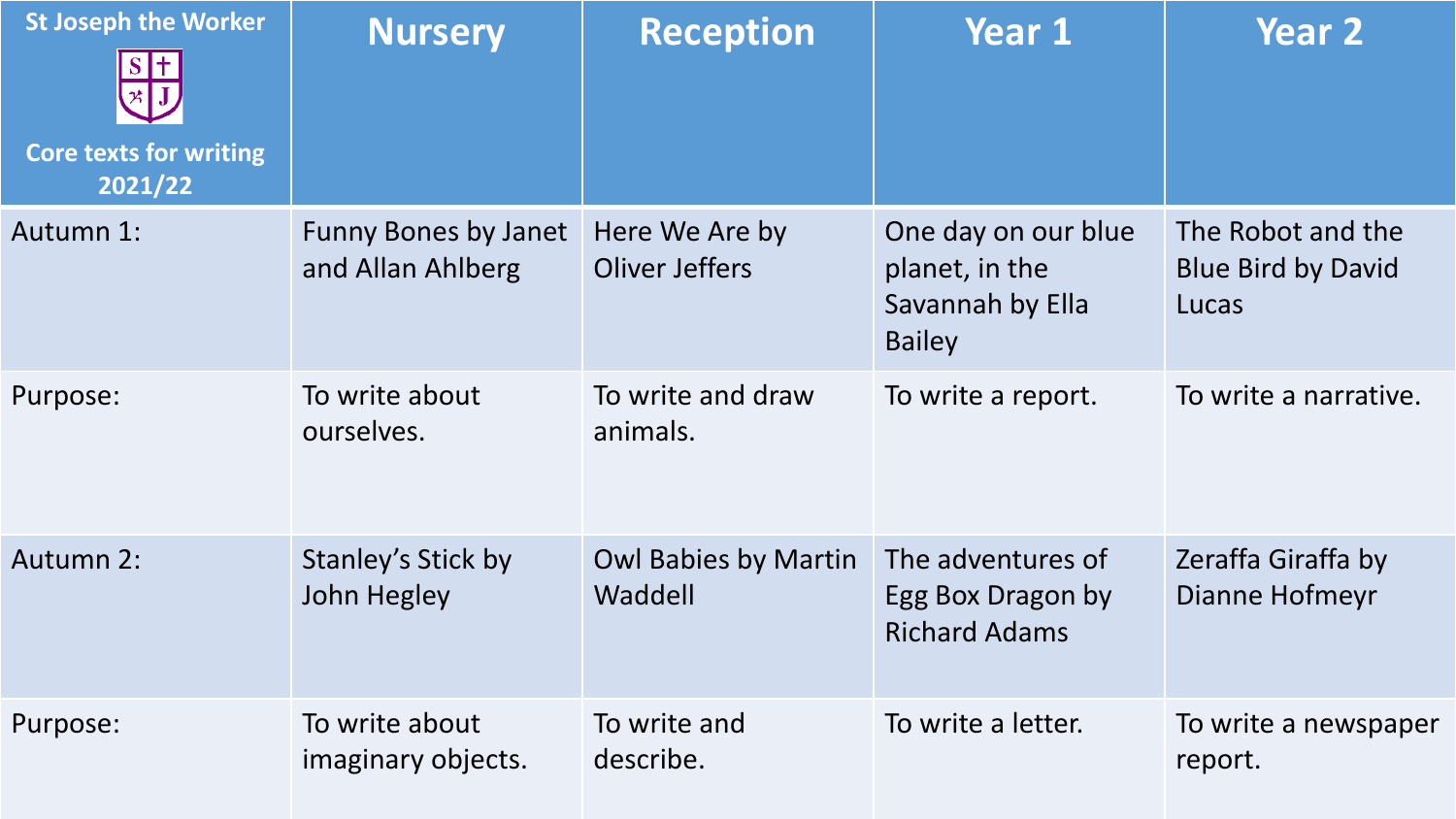| <b>St Joseph the Worker</b><br><b>Core texts for writing</b><br>2021/22 | <b>Year 3</b>                               | Year 4                                                       | <b>Year 5</b>                                              | Year <sub>6</sub>                        |
|-------------------------------------------------------------------------|---------------------------------------------|--------------------------------------------------------------|------------------------------------------------------------|------------------------------------------|
| Autumn 1:                                                               | Ug by Raymond<br><b>Briggs</b>              | Leon and the place<br>between by Angela<br><b>McAllister</b> | The boy at the back<br>of the class by Onjali<br>Q.Rauf    | Shackleton's Journey<br>by William Grill |
| Purpose:                                                                | To write a letter.                          | To write a non-<br>chronological report.                     | To write a newspaper<br>report.                            | To write a newspaper<br>report.          |
| <b>Autumn 2:</b>                                                        | Pugs of the Frozen<br>North by Philip Reeve | Arthur and the<br>Golden Rope by Joe<br>Stanton              | There's a boy in the<br>girls' bathroom by<br>Louis Sachar | PAX by Sara<br>Pennypacker               |
| Purpose:                                                                | To write a newspaper<br>report.             | To write a newspaper<br>report.                              | To write a narrative.                                      | To write a narrative.                    |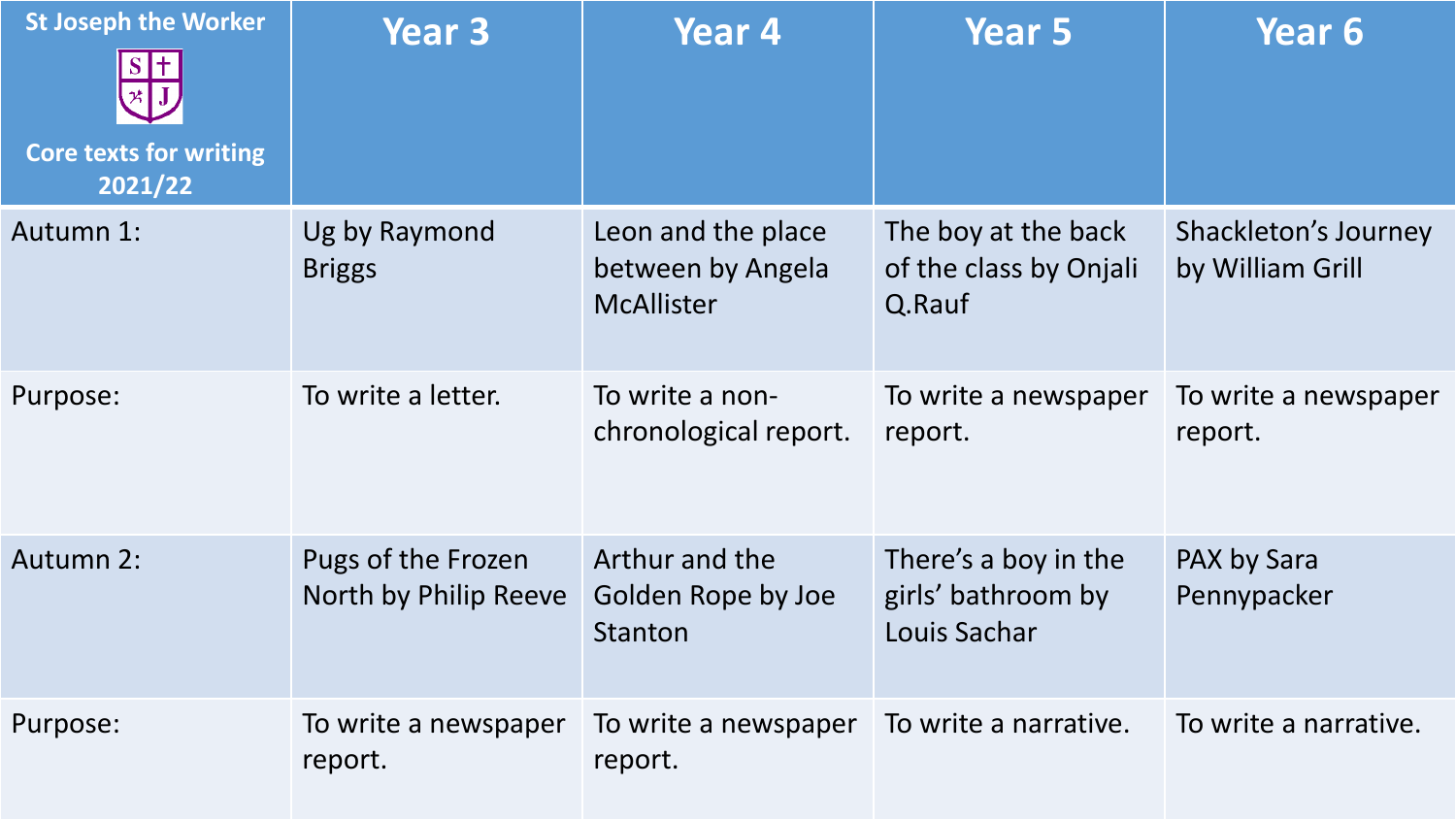| <b>St Joseph the Worker</b><br><b>Core texts for writing</b><br>2021/22 | <b>Nursery</b>                                                                           | <b>Reception</b>                              | <b>Year 1</b>                            | <b>Year 2</b>                                            |
|-------------------------------------------------------------------------|------------------------------------------------------------------------------------------|-----------------------------------------------|------------------------------------------|----------------------------------------------------------|
| Spring 1:                                                               | Stomp, Chomp, Big<br><b>Roars! Here Come</b><br>the Dinosaurs! by<br><b>Kaye Umansky</b> | <b>Blue Penguin by Petr</b><br><b>Horacek</b> | Beegu by Alexis<br>Deacon                | The Dark by Lemony<br>Snicket                            |
| Purpose:                                                                | To perform and write<br>rhymes.                                                          | To write descriptive<br>phrases.              | To write a newspaper<br>report.          | To write a diary entry.                                  |
| Spring 2:                                                               | <b>Yucky Worms by</b><br><b>Vivian French</b>                                            | Croc and Bird by<br><b>Alexis Deacon</b>      | Rapunzel by<br><b>Stephanie Stansbie</b> | Lila and the Secret of<br><b>Rain by David</b><br>Conway |
| Purpose:                                                                | To write recognisable<br>print.                                                          | To perform and write<br>rhyming poetry.       | To write a narrative.                    | To write a non<br>chronological report.                  |